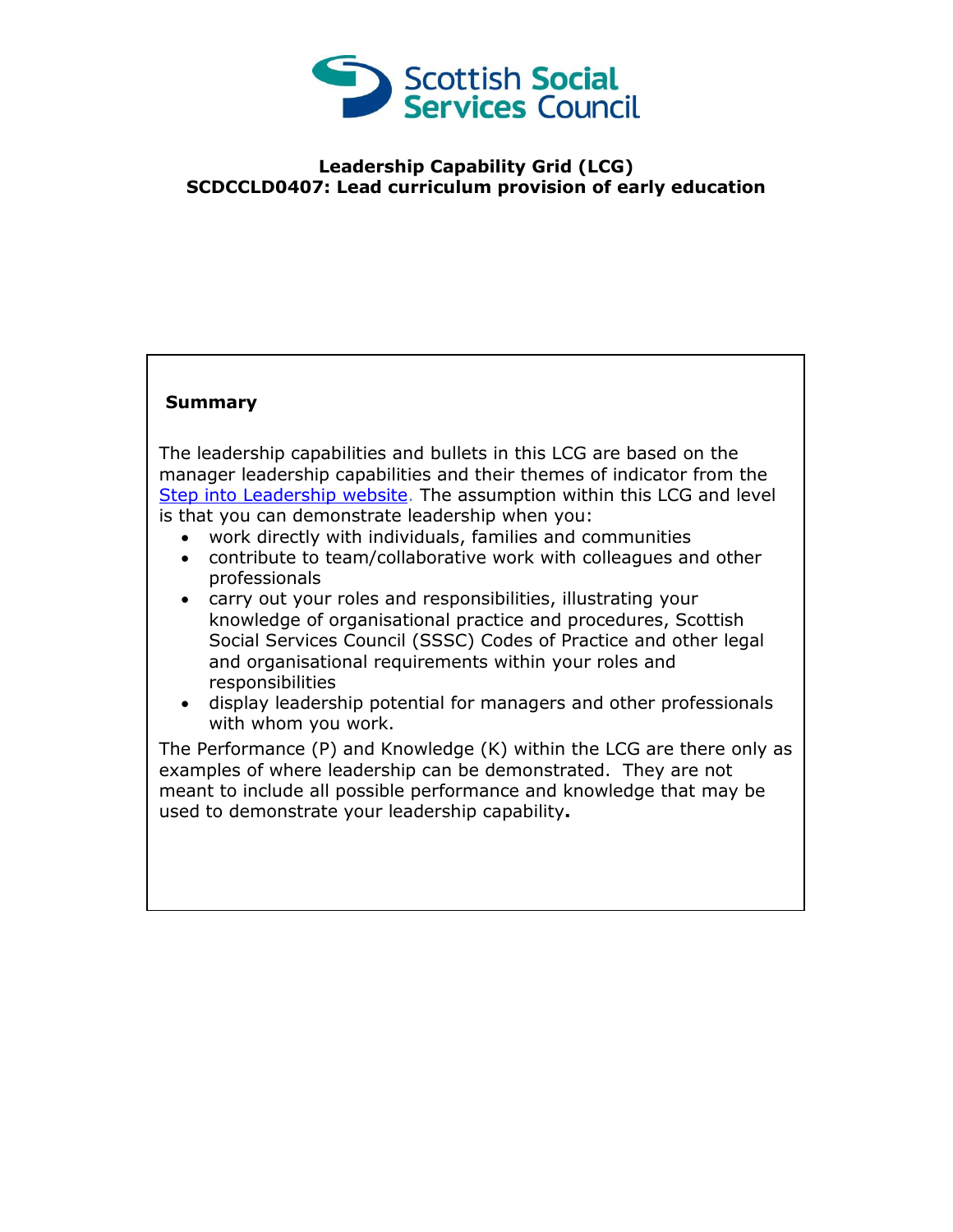

## **Leadership Capability Grid (LCG) SCDCCLD0407: Lead curriculum provision of early education**

| Leadership<br>capabilities         | When leading curriculum provision of early education for children you<br>can demonstrate leadership capabilities by:                                                                                                                                                                                                                    |
|------------------------------------|-----------------------------------------------------------------------------------------------------------------------------------------------------------------------------------------------------------------------------------------------------------------------------------------------------------------------------------------|
| <b>Vision</b>                      | Providing a vision for those with whom you work and your organisation when<br>you:                                                                                                                                                                                                                                                      |
|                                    | • See how best to make a difference when providing active support<br>$(P1, 2, 5, 8, 10.22; K24, 29, 47, 51, 52, 58)$                                                                                                                                                                                                                    |
|                                    | Communicate and promote ownership of the vision when working with others<br>$(P1, 2, 5, 8, 10, 22; K18, 24, 47, 52, 58)$                                                                                                                                                                                                                |
|                                    | • Promote a public service ethos $(PI, 7, 13, K1, 2, 12, 13, 17, 24)$                                                                                                                                                                                                                                                                   |
|                                    | • Think and plan strategically $(P1,23; K47,52,58)$                                                                                                                                                                                                                                                                                     |
| Self-                              | Displaying self leadership when you:                                                                                                                                                                                                                                                                                                    |
| leadership                         | • Demonstrate and adapt leadership and management (P2,5,10,11,22,28;<br>K9, 10, 15, 18, 29, 47, 51)                                                                                                                                                                                                                                     |
|                                    | • Improve own leadership (P28,29; K28,29,30,50,53)                                                                                                                                                                                                                                                                                      |
|                                    | • Enable intelligent risk-taking (P24,29; K48,54,55)                                                                                                                                                                                                                                                                                    |
|                                    | • Demonstrate and promote resilience when adapting practice (P23,27,29;<br>K47, 50, 53)                                                                                                                                                                                                                                                 |
|                                    | • Challenge discrimination and oppression $(P1,13; K1,2,17)$                                                                                                                                                                                                                                                                            |
| <b>Motivating</b><br>and inspiring | Motivating and inspiring others when you:<br>• Inspire people by personal example $(P1,8,10,11,23,28; K9,10,15,47,51,52)$<br>• Recognise and value the contribution of others $(P2, 22, 26, 27; K15, 18, 29, 47)$<br>• Support the creation of a learning and performance culture<br>(P1,8,10,11,26,27,28,29; K28,29,30,47,50,51,52,53) |
| <b>Empowering</b>                  | Empowering people when you:                                                                                                                                                                                                                                                                                                             |
|                                    | • Enable leadership at all levels (P22,27;K48,52)                                                                                                                                                                                                                                                                                       |
|                                    | • Drive a knowledge management culture $(K10, 11, 28, 29)$ ;<br>K28,29,30,50,51,52)                                                                                                                                                                                                                                                     |
|                                    | • Involve people in development and improvement (P5,22,26,27;<br>K18, 47, 48, 52, 53                                                                                                                                                                                                                                                    |
| <b>Collaborating</b>               | Collaborating and influencing when you:                                                                                                                                                                                                                                                                                                 |
| and                                | • Lead partnership working (P22,27; K10,45)                                                                                                                                                                                                                                                                                             |
| influencing                        | Influence people (P10,11,22,27,28,29; K15,16,45,52,53)                                                                                                                                                                                                                                                                                  |
| <b>Creativity</b>                  | Using creativity and innovations in your work when you:                                                                                                                                                                                                                                                                                 |
| and                                | See opportunities to do things differently (P22,23,24,27,28,29;                                                                                                                                                                                                                                                                         |
| innovation                         | K15, 16, 28, 29, 30, 53, 54, 55)                                                                                                                                                                                                                                                                                                        |